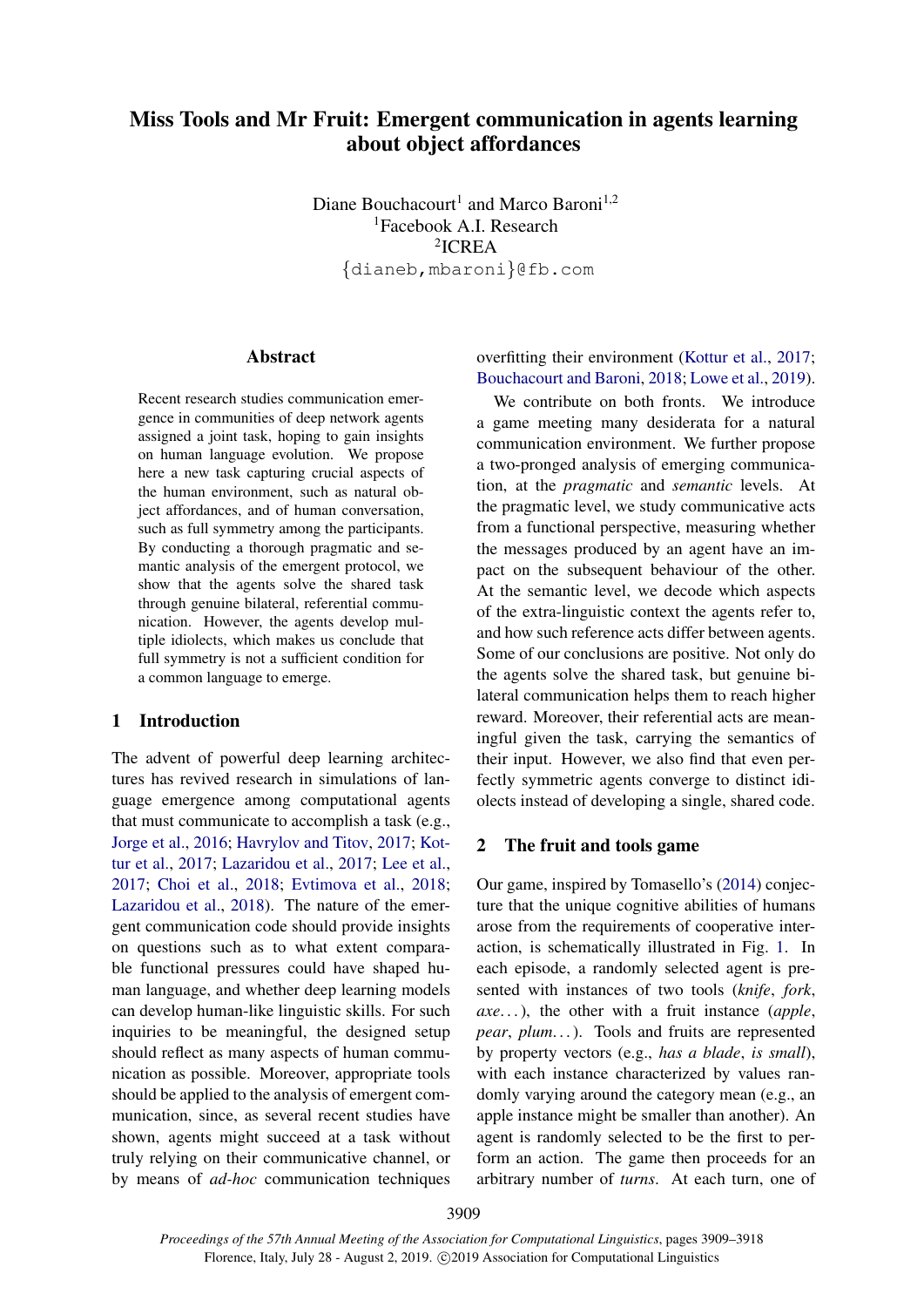<span id="page-1-0"></span>

Figure 1: Our game. One agent receives a fruit, another two tools. Each agent sends a message in turn, until an agent ends the episode by choosing a tool. The agents are rewarded if the tool choice is optimal given the fruit.

the agents must decide whether to pick one of the two tools and stop, or to continue, in which case the message it utters is passed to the other agent, and the game proceeds. Currently, for ease of analysis, messages are single discrete symbols selected from a vocabulary of size 10, but extension to symbol sequences is trivial (although it would of course complicate the analysis). As soon as an agent picks a tool, the game ends. The agents receive a binary reward of 1 if they picked the better tool for the fruit at hand, 0 otherwise. The best choice is computed by a utility function that takes into account the interaction between tool and fruit instance properties (e.g., as in Fig. [1,](#page-1-0) a tool with a round edge might be particularly valuable if the fruit has a pit). Utility is relative: given a peach, the axe is worse than the spoon, but it would be the better tool when the alternative is a hammer.

Here are some desirable properties of our setup, as a simplified simulation of human interactions. The agents are fully symmetric and cannot specialize to a fixed role or turn-taking scheme. The number of turns is open and determined by the agents. In pure signaling/referential games [\(Lewis,](#page-8-9) [1969\)](#page-8-9), the aim is successful communication itself. In our game, reward depends instead on tool and fruit affordances. Optimal performance can only be achieved by jointly reasoning about the properties of the tools and how they relate to the fruit. Humans are rewarded when they use language to solve problems of this sort, and not for successful acts of reference *per se*. Finally, as we use commonsense descriptions of everyday objects to build our dataset (see below), the distribution of their properties possesses the highly skewed characteristics encountered everywhere in the human environment [\(Li,](#page-9-2) [2002\)](#page-9-2). For example, if the majority of fruits requires to be cut, a knife is intrinsically more useful than a spoon. Note that the agents do not have any a priori knowledge of the tools utility. Yet, baseline agents are able to discover context-independent tool affordances and already reach high performance. We believe that this scenario, in which communication-transmitted information complements knowledge that can be directly inferred by observing the world, is more interesting than typical games in which language is the only information carrier.

Game ingredients and utility We picked 16 tool and 31 fruit categories from [McRae et al.](#page-9-3) [\(2005\)](#page-9-3) and [Silberer et al.](#page-9-4) [\(2013\)](#page-9-4), who provide subject-elicited property-based commonsense descriptions of objects, with some extensions. We used 11 fruit and 15 tool features from these databases to represent the categories. We rescaled the elicitation-frequency-based property values provided in the norms to lie in the  $[0, 1]$  range, and manually changed some counter-intuitive values. An object instance is a property vector sampled from the corresponding category as follows. For binary properties such as *has a pit*, we use Bernoulli sampling with  $p$  equaling the category value. For continuous properties such as *is small*, we sample uniformly from  $[\mu-0.1, \mu+0.1]$ , where  $\mu$  is the category value. We then devised a function returning an utility score for any fruit-tool property vector pair. The function maps properties to a reduced space of abstract functional features (such as *break* for tools, and *hard* for fruits). Details are in Supplementary Section [1.](#page-0-0) For example, an apple with *is crunchy=0.7* value gets a high *hard* functional feature score. A knife with *has a blade=1* gets a high *cut* score, and therefore high utility for the *hard* apple. Some features, e.g., *has a handle* for tools, have no impact on utility. They only represent realistic aspects of objects and act as noise. Our dataset with full category property vectors will be publicly released along with code.

Datasets We separate the 31 fruit categories into three sets: in-domain (21 categories), validation and transfer (5 categories each). The indomain set is further split into train and test parti-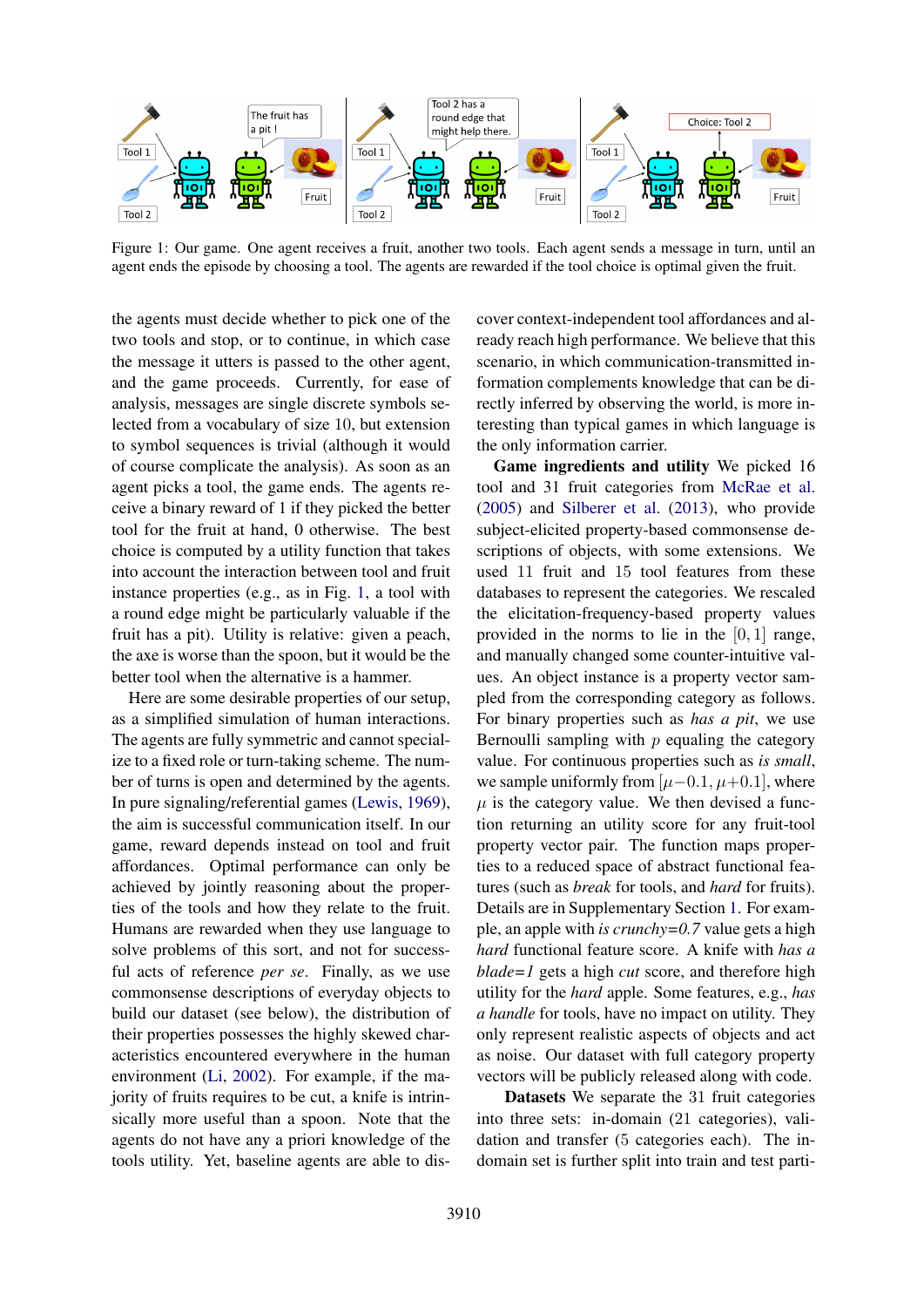<span id="page-2-1"></span>

Figure 2: Two turns of dialogue. Dashed boxes are not used in this game episode due to the agent roles (the blue/left agent is Tool Player, the green/right one is Fruit player). The flow is explained in detail in the text.

tions. We train agents on the in-domain train partition and monitor convergence on the validation set. We report test performance on the in-domain test partition and on the transfer set. For example, the *peach* category is in-domain, meaning that distinct peach instances will be seen at training and in-domain testing time. The *nectarine* category is in the transfer set, so nectarine instances will only be seen at test time. This scheme tests the generalization abilities of the agents (that can generalize to new fruits since they are all are described in the same feature space). We generate 210, 000 indomain training samples and 25, 000 samples for the other sets, balanced across fruits and tools (that are common across the sets).

Game dynamics and agent architecture At the beginning of a game episode, two neural network agents A and B receive, randomly, either a pair of tools  $(tool<sub>1</sub>, tool<sub>2</sub>)$  (always sampled from different categories) or a *fruit*. The agent receiving the tools (respectively the fruit) will be Tool Player (respectively Fruit Player) for the episode.<sup>[1](#page-2-0)</sup> The agents are also randomly assigned positions, and the one in position 1 starts the game. Figure [2](#page-2-1) shows two turns of the game in which A (blue/left) is Tool Player and in position 1. The first turn is indexed  $t = 0$ , therefore A will act on even turns, B on odd turns. At game opening, each agent passes its input (tool pair or fruit) through a linear layer followed by a tanh nonlinearity, resulting in embedding  $i_A$  (resp.  $i_B$ ). Then, at each turn t, an agent, for example A, receives the message  $m_{t-1}^B$ from agent B, and accesses its own previous internal state  $s_{t-2}^A$  (we refer to "memory" the addition

of the agent's previous state). The message  $m_{t-1}^B$ is processed by a RNN, and the resulting hidden state  $h_t^A(m_{t-1}^B)$  is concatenated with the agent previous internal state  $s_{t-2}^A$  and the input embedding  $i_A$ . The concatenated vector is fed to the Body module, composed of a linear layer followed by tanh. The output of the Body module is the new A state,  $s_t^A$ , fed to Message and Choice decoders.

The Message decoder is an RNN with hidden state initialized as  $s_t^A$ , and outputting a probability distribution  $p(m_t^A | s_t^A)$  over possible A messages. At training time, we sample a message  $m_t^A$ ; at test time we take the most probable one. The Choice decoder is a linear layer processing  $s_t^A$  and outputting a softmax-normalized vector of size 3. The latter represents the probabilities  $p(c_t^A | s_t^A)$  over A's possible choices: (i)  $c_t^A = 0$  to continue playing, (ii)  $c_t^A = 1$  to choose tool  $tool_1$  and stop (iii)  $c_t^A = 2$  to choose tool  $tool_2$  and stop. Again, we sample at training and argmax at test time. If  $c_t^A = 0$ , the game continues. B receives message  $m_t^A$ , its previous state  $s_{t-1}^B$  and input embedding  $i_B$ , and it outputs the tuple  $(m_{t+1}^B, c_{t+1}^B, s_{t+1}^B)$  etc., until an agent stops the game, or the maximum number of turns  $T_{\text{max}} = 20$  is reached.

When an agent stops by choosing a tool, for example  $tool_1$ , we compute the two utilities  $U(tool<sub>1</sub>, fruit)$  and  $U(tool<sub>2</sub>, fruit)$ . If  $U(tool<sub>1</sub>, fruit) \geq U(tool<sub>2</sub>, fruit)$ , that is the best tool was chosen, shared reward is  $R = 1$ . If  $U(tool<sub>1</sub>, fruit) < U(tool<sub>2</sub>, fruit)$  or if the agents reach  $T_{\text{max}}$  turns without choosing,  $R = 0$ <sup>[2](#page-2-2)</sup> During learning, the reward is back-propagated

<span id="page-2-0"></span><sup>&</sup>lt;sup>1</sup> Agents must learn to recognize the assigned role.

<span id="page-2-2"></span><sup>&</sup>lt;sup>2</sup>We also tried directly using raw or normalized scalar utilities as rewards, with similar performances.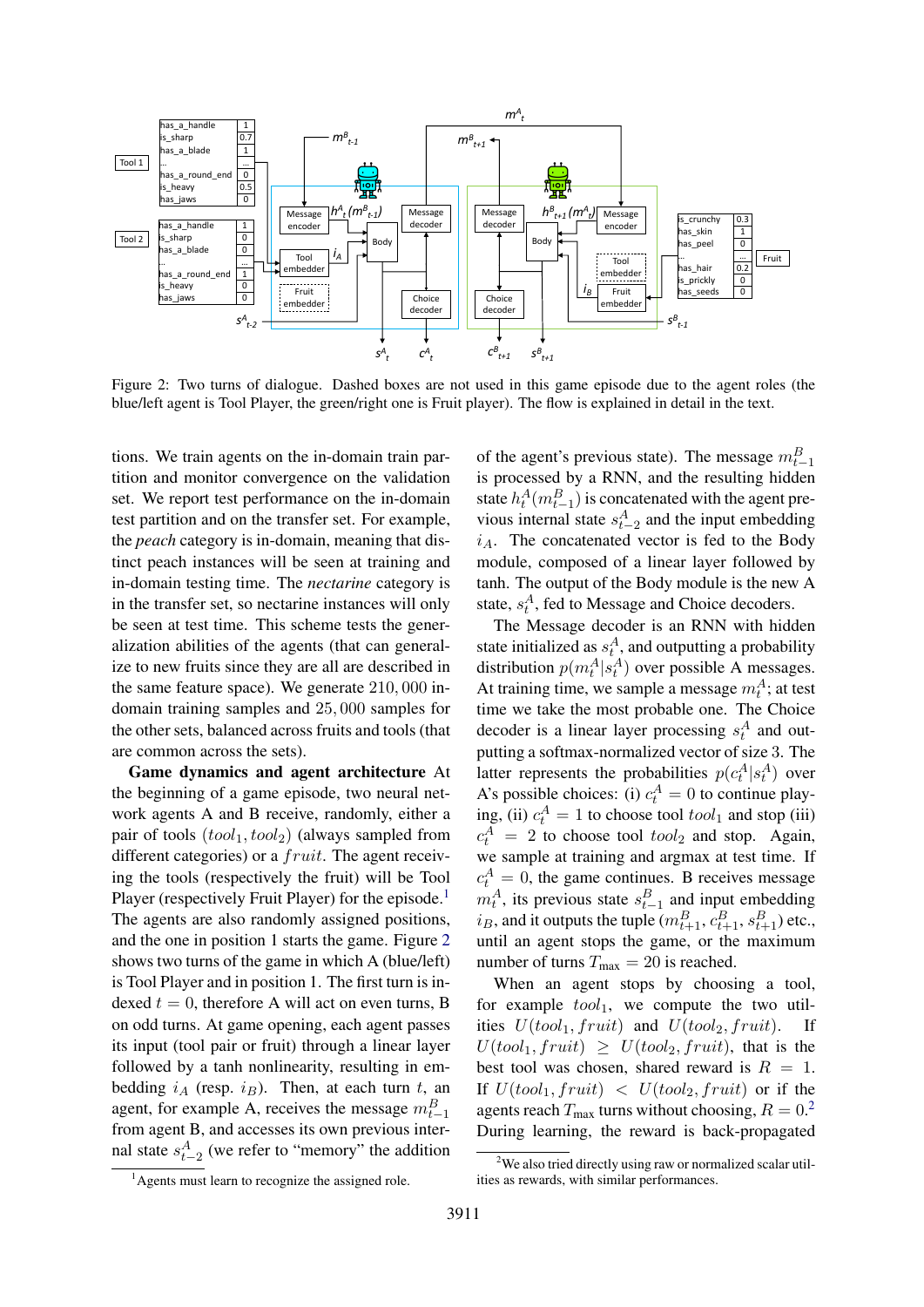with Reinforce [\(Williams,](#page-9-5) [1992\)](#page-9-5). When the game starts at  $t = 0$ , we feed the agent in position 1 a fixed dummy message  $m^0$ , and the previous states of the agents  $s_{t-2}^A$  and  $s_{t-1}^B$  are initialized with fixed dummy  $s^0$ . In the no-memory ablation, previous internal states are always replaced by  $s^0$ . When we block communication, agent messages are replaced by  $m^0$ . Supplementary Section [2](#page-0-1) provides hyperparameter and training details.

#### <span id="page-3-2"></span>3 Measuring communication impact

Message Effect is computed on single turns and uses causal theory [\(Pearl et al.,](#page-9-6) [2016\)](#page-9-6) to quantify how much what an agent utters impacts the other, compared to the counterfactual scenario in which the speaking agent said something else.

Consider message  $m_t^A$  uttered by A at turn t. If  $c_t^A = 0$  (that is, A continues the game),  $m_t^A$  is prot cessed by B, along with  $s_{t-1}^B$  and  $i^B$ . At the next turn, B outputs a choice  $c_{t+1}^B$  and a message  $m_{t+1}^B$ drawn from  $p(c_{t+1}^B, m_{t+1}^B | s_{t+1}^B)$ . B's state  $s_{t+1}^B$  is deterministically determined by  $m_t^A$ ,  $c_t^A$ ,  $s_{t-1}^B$ ,  $i^B$ , so we can equivalently write that  $c_{t+1}^B$  and  $m_{t+1}^B$ are drawn from  $p(c_{t+1}^B, m_{t+1}^B | m_t^A, c_t^A, s_{t-1}^B, i^B)$ . Conditioning on  $c_t^A$ ,  $s_{t-1}^B$ ,  $i^B$  ensures there are no confounders when we analyze the influence from  $m_t^A$  [\(Pearl et al.,](#page-9-6) [2016\)](#page-9-6). Supplementary Figure [A1](#page-0-2) shows the causal graph supporting our assumptions. We will not from here onwards write the conditioning on  $c_t^A$ ,  $s_{t-1}^B$ ,  $i^B$  explicitly.

We define  $z_{t+1}^B = (c_{t+1}^B, m_{t+1}^B)$ . We want to estimate how much the message from A,  $m_t^A$ , influences the next-turn behaviour (choice and message) of B,  $z_{t+1}^B$ . We thus measure the discrepancy between the conditional distribution  $p(z_{t+1}^B|m_t^A)$ and the marginal distribution  $p(z_{t+1}^B)$  not taking  $m_t^A$  into account. However, we want to assess agent B's behaviour under *other possible received messages*  $m_t^A$ . To do so, when we compute the marginal of agent B's  $p(z_{t+1}^B)$ , we intervene on  $m_t^A$  and draw the messages from the *intervention distribution*. We define  $\tilde{p}(z_{t+1}^B)$ , the marginal computed with counterfactual messages  $m_t^{\prime A}$ , as:

$$
\tilde{p}(z_{t+1}^B) = \sum_{m_t^A} p(z_{t+1}^B | m_t^{\prime A}) \tilde{p}(m_t^{\prime A}) \qquad (1)
$$

where  $\tilde{p}(m_t^{\prime A})$  is the intervention distribution, different from  $p(m_t^A|s_t^A)$ . If at turn t, A continues the game, we define the *Message Effect* (ME) from agent A's message  $m_t^A$  on agent B's choice and

- Given the message  $m_t^A$  from agent A. 1 Sample K pairs  $z_{t+1,k}^B \sim p(z_{t+1}^B|m_t^A)$ . 2 Sample *J* counterfactuals  $m'^{A}_{t,j} \sim \tilde{p}(m'^{A}_{t}).$ 3 For each  $z_{t+1,k}^B$ , do
	- $\tilde{p}(z_{t+1,k}^{B}) = \sum$ J  $j=1$  $p(z_{t+1,k}^B|m_{t,j}^{\prime A})\tilde{p}(m_{t,j}^{\prime A}).$

<sup>4</sup> Return

$$
ME_t^{A \to B} = \frac{1}{K} \sum_{k=1}^K \log \frac{p(z_{t+1,k}^B|m_t^A)}{\tilde{p}(z_{t+1,k}^B)}.
$$

<span id="page-3-1"></span>**Algorithm 1** Computation of  $ME<sub>t</sub><sup>A\rightarrow B</sup>$ .

message pair,  $z_{t+1}^B$  as:

$$
ME_t^{A \to B} = KL\left(p(z_{t+1}^B|m_t^A)||\tilde{p}(z_{t+1}^B)\right) \tag{2}
$$

where KL is the Kullback-Leibler divergence, and  $\tilde{p}(z_{t+1}^B)$  is computed as in Eq. [1.](#page-3-0) This allows us to measure how much the conditional distribution differs from the marginal. Algorithm [1](#page-3-1) shows how we estimate  $ME_t^{A \rightarrow B}$ . In our experiments, we draw  $K = 10$  samples  $z_{t+1,k}^B$ , and use a uniform intervention distribution  $\tilde{p}(m_t^{\prime A})$  with  $J = 10$ . This kind of counterfactual reasoning is explored in depth by [Bottou et al.](#page-8-10) [\(2013\)](#page-8-10). [Jaques et al.](#page-8-11) [\(2018\)](#page-8-11) and [Lowe et al.](#page-9-0) [\(2019\)](#page-9-0) present related measures of causal impact based on the Mutual Information (MI) between influencing and influenced agents. We discuss in Supplementary Section [3](#page-3-2) possible issues with the MI-based approach.

Bilateral communication Intuitively, there has been a proper dialogue if, in the course of a conversation, each agent has said at least one thing that influenced the other. We operationalize this through our *bilateral communication* measure. This is a binary, per-game score, that is positive only if in the game there has been at least one turn with significant message effect *in both directions*, i.e.,  $\exists$  t, t' s.t.  $ME_t^{A \rightarrow B} > \theta$  and  $ME_{t'}^{B\rightarrow A} > \theta$ . We set  $\theta = 0.1$ .<sup>[3](#page-3-3)</sup>

<span id="page-3-3"></span><span id="page-3-0"></span><sup>&</sup>lt;sup>3</sup>We considered setting  $\theta$  to (i) the average ME returned by untrained agents, but this led to a threshold extremely close to 0, and (ii) the average of the agents' ME values, but this counterintuitively penalized pairs of agents with high overall communication influence.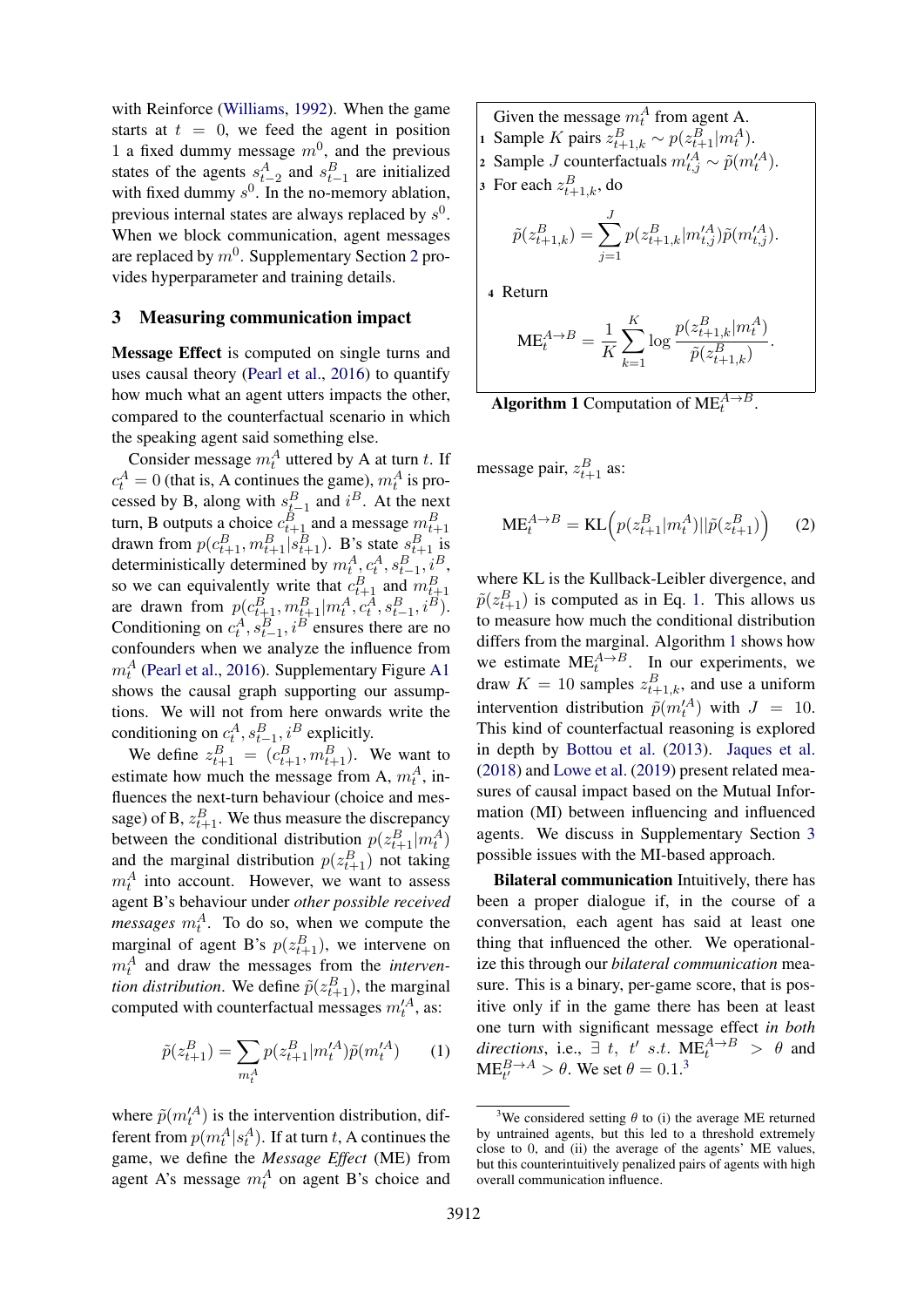### 4 Results

We first confirm that the agents succeed at the task, and communication improves their performance. Second, we study their *pragmatics*, looking at how ablating communication and memory affect their interaction. Finally, we try to interpret the *semantics* of the agents' messages.

## 4.1 Performance and pragmatics

We report mean and standard error of the mean (SEM) over successful training seeds. $4$  Each agent A or B can be either  $F$  (Fruit Player) or  $T$  (Tool Player) and in position 1 or 2, depending on the test game. We measure to what extent Tool Player influences Fruit Player ( $ME^{T\rightarrow F}$ ) and *vice versa* ( $ME<sup>F \to T</sup>$ ). Similarly, we evaluate position impact by computing  $ME^{1\rightarrow 2}$  and  $ME^{2\rightarrow 1}$ . We average ME values over messages sent during each test game, and report averages over test games. Note that we also intervene on the dummy initialization message used at  $t = 0$ , which is received by the agent in position 1. This impacts the value of ME<sup>2→1</sup>. If the agent in position 1 has learned to rely on the initialization message to understand that the game is beginning, an intervention on this message will have an influence we want to take into account.<sup>[5](#page-4-1)</sup> Similarly, in the no-communication ablation, when computing ME values, we replace the dummy fixed message the agents receive with a counterfactual. Finally, we emphasize that the computation of ME values does not interfere with game dynamics and does not affect performance.

Both communication and memory help Table [1](#page-5-0) shows that enabling the agents to communicate greatly increases performance compared to the no-communication ablation, both with and without memory, despite the high baseline set by agents that learn about tool usefulness without communicating (see discussion below). Agents equipped with memory perform better than their no-memory counterparts, but the gain in performance is smaller compared to the gain attained from communication. The overall best performance is achieved with communication *and* memory. We also see that the agents generalize well, with transfer-fruit performance almost matching that on in-domain fruits. Next, we analyze in detail

the impact of each factor (communication, memory) on agent performance and strategies.

No-communication, no-memory We start by looking at how the game unfolds when communication and agent memory are ablated (top left quadrant of Table [1\)](#page-5-0). Performance is largely above chance ( $\approx 50\%$ ), because, as discussed in Section [2,](#page-0-1) some tools are intrinsically better on average across fruits than others. Without communication, the agents exploit this bias and learn a strategy where (i) Fruit Player never picks the tool but always continues the game and (ii) Tool Player picks the tool according to average tool usefulness. Indeed, Tool Player makes the choice in more than 99% of the games. Conversation length is 0 if Tool Player starts and 1 if it is the second agent, requiring the starting Fruit Player to pass its turn. Reassuringly, ME values are low, confirming the reliability of this communication score, and indicating that communication-deprived agents did not learn to rely on the fixed dummy message (e.g., by using it as a constant bias). Still, we observe that, across the consistently low values, Fruit Player appears to affect Tool Player significantly more than the reverse ( $ME<sup>F \to T</sup> > ME<sup>T \to F</sup>$ ). This is generally observed in all configurations, and we believe it due to the fact that Tool Player takes charge of most of the reasoning in the game. We come back to this later in our analysis. We also observe that the second player impacts the first more than the reverse (ME<sup>2→1</sup> > ME<sup>1→2</sup>). We found this to be an artifact of the strategy adopted by the agents. In the games in which Tool Player starts and immediately stops the game, we can only compute ME for the Tool/position-1 agent, by intervening on the initialization. The resulting value, while tiny, is unlikely to be exactly 0. In the games where Fruit Player starts and Tool Player stops at the second turn, we compute instead two tiny MEs, one per agent. Hence, the observed asymmetry. We verified this hypothesis by removing single-turn games: the influence of the second player on the first indeed disappears.

Impact of communication The top quadrants of Table [1](#page-5-0) show that communication helps performance, despite the high baseline set by the "average tool usefulness" strategy. Importantly, when communication is added, we see a dramatic increase in the proportion of games with bilateral communication, confirming that improved performance is not due to an accidental effect of adding

<span id="page-4-0"></span><sup>&</sup>lt;sup>4</sup>That is, training seeds leading to final validation performance above 85%.

<span id="page-4-1"></span> ${}^{5}$ Conversely, we ignore the messages agents send when stopping the game, as they are never heard.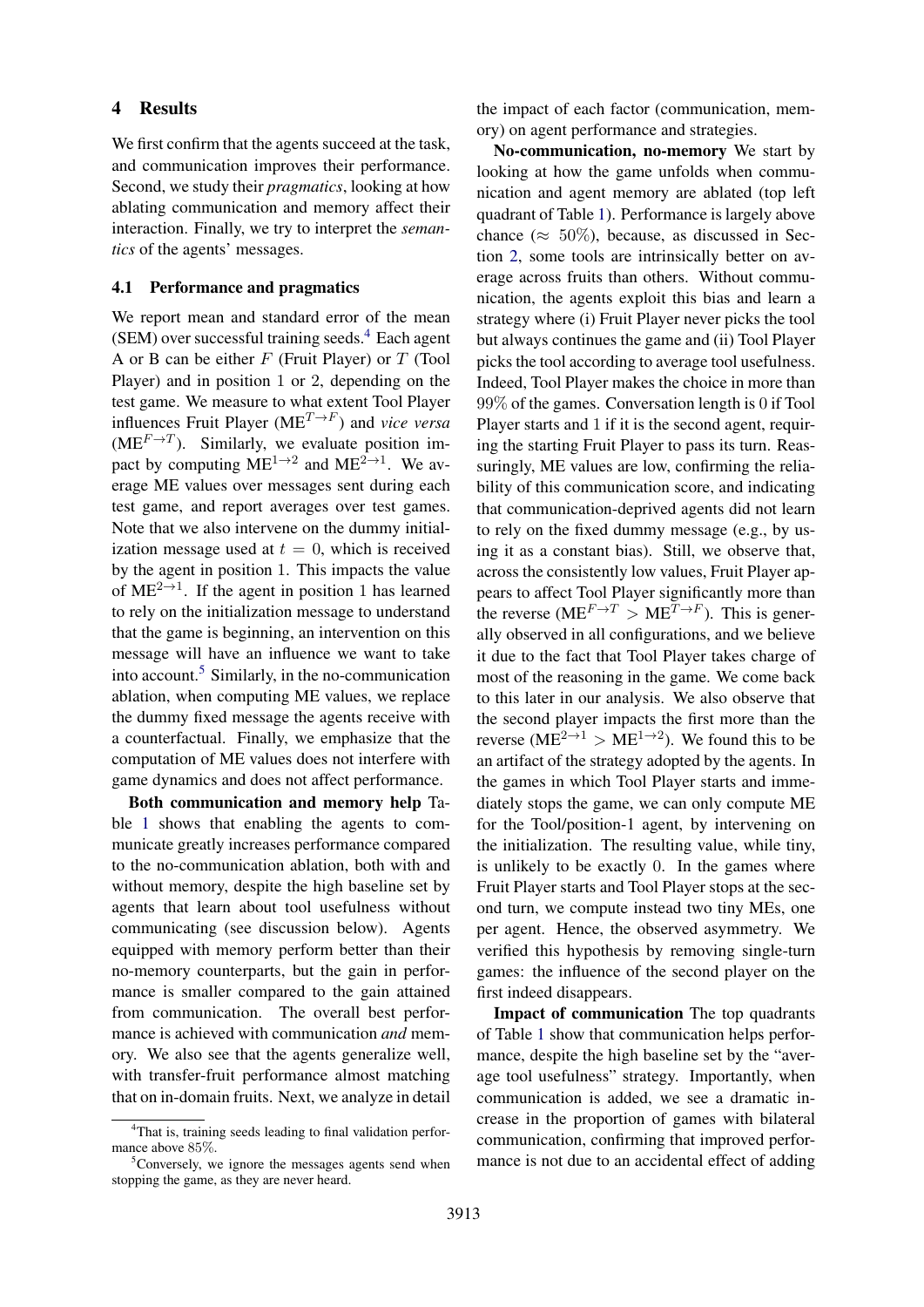<span id="page-5-0"></span>

|             |                       | No communication   |                   | <b>With communication</b> |                  |
|-------------|-----------------------|--------------------|-------------------|---------------------------|------------------|
|             | Metric                | In                 | Transfer          | In                        | Transfer         |
| No memory   | Av. perf. $(\%)$      | $84.83 \pm 0.09$   | $84.0 \pm 0.11$   | $96.9 \pm 0.32$           | $94.5 \pm 0.37$  |
|             | $ME^{F\rightarrow T}$ | $0.133^* \pm 0.01$ | $0.14^* \pm 0.01$ | $5.0^* \pm 0.39$          | $5.0^* \pm 0.36$ |
|             | $ME^{T\rightarrow F}$ | $0.05 \pm 0.02$    | $0.030 \pm 0.01$  | $3.9 \pm 0.38$            | $3.3 \pm 0.30$   |
|             | $ME^{1\rightarrow 2}$ | $0.066 \pm 0.00$   | $0.067 \pm 0.01$  | $3.9 \pm 0.29$            | $3.7 \pm 0.26$   |
|             | $ME^{2\rightarrow 1}$ | $0.12^* \pm 0.02$  | $0.10^* \pm 0.01$ | $5.0^* \pm 0.38$          | $4.7^* \pm 0.33$ |
|             | Bi. comm. $(\%)$      | $1.4 \pm 0.31$     | $1.3 \pm 0.40$    | $88 \pm 2.49$             | $89 \pm 2.24$    |
|             | Av. conv. length      | $0.508 \pm 0.01$   | $0.52 \pm 0.01$   | $2.16 \pm 0.08$           | $2.21 \pm 0.10$  |
|             | T chooses $(\%)$      | $99.4 \pm 0.63$    | $99.6 \pm 0.56$   | $85 \pm 2.09$             | $83 \pm 2.56$    |
| With memory | Av. perf. $(\%)$      | $88.5 \pm 0.11$    | $87.7 \pm 0.16$   | $97.4 \pm 0.12$           | $95.3 \pm 0.16$  |
|             | $ME^{F\rightarrow T}$ | $0.11^* \pm 0.01$  | $0.13^* \pm 0.01$ | $3.0^* \pm 0.29$          | $2.8^* \pm 0.24$ |
|             | $ME^{T\rightarrow F}$ | $0.064 \pm 0.01$   | $0.071 \pm 0.01$  | $1.8 \pm 0.22$            | $1.8 \pm 0.21$   |
|             | $ME^{1\rightarrow 2}$ | $0.085 \pm 0.01$   | $0.10 \pm 0.01$   | $2.4 \pm 0.29$            | $2.3 \pm 0.22$   |
|             | $ME^{2\rightarrow 1}$ | $0.093 \pm 0.01$   | $0.103 \pm 0.01$  | $2.4 \pm 0.22$            | $2.4 \pm 0.21$   |
|             | Bi. comm. $(\%)$      | $3.8 \pm 0.61$     | $4.6 \pm 0.68$    | $78 \pm 2.55$             | $78 \pm 2.65$    |
|             | Av. conv. length      | $1.50 \pm 0.06$    | $1.46 \pm 0.06$   | $2.7 \pm 0.11$            | $2.7 \pm 0.11$   |
|             | T chooses $(\%)$      | $87.3 \pm 1.34$    | $85.8 \pm 1.48$   | $81 \pm 2.94$             | $81 \pm 3.00$    |

Table 1: Test performance and pragmatic measures mean and SEM in different settings. "Av. perf." (average performance) denotes % of samples where best tool was chosen, "Bi. comm." denotes % of games with bilateral communication taking place. "Av. conv. length" is average conversation length in turns. "T chooses" denotes % of games ended by Tool Player. Values of ME with an asterisk \* are statistically significantly higher than their reverse (e.g.  $ME^{F \to T} > ME^{T \to F}$ ). Best "Av. perf." and "Bi. comm." in bold.

a new channel [\(Lowe et al.,](#page-9-0) [2019\)](#page-9-0). ME and average number of turns also increase. Fruit Player is the more influential agent. This effect is not due to the artifact we found in the no-communication ablation, because almost all conversations, including those started by Tool Player, are longer than one turn, so we can compute both  $ME^{F \rightarrow T}$  and  $ME^{T \rightarrow F}$ . We believe the asymmetry to be due to the fact that Tool Player is the agent that demands more information from the other, as it is the one that sees the tools, and that in the large majority of cases makes the final choice. Supplementary Table [A4](#page-6-0) shows that the gap between the influence of the Fruit Player on the Tool player and its reverse is greater when the Fruit Player is in position 2. This, then, explains  $ME^{2\to1} > ME^{1\to2}$  as an epiphenomenon of Fruit Player being more influential.

Is memory ablation necessary for communication to matter? An important observation from previous research is that depriving at least one agent of memory might be necessary to develop successful multi-turn communication [\(Kot](#page-8-2)[tur et al.,](#page-8-2) [2017;](#page-8-2) [Cao et al.,](#page-8-12) [2018;](#page-8-12) [Evtimova et al.,](#page-8-6) [2018\)](#page-8-6). This is undesirable, as obviously language should not emerge simply as a surrogate for memories of amnesiac agents. The performance and communicative behaviours results in the bottom right quadrant of Table [1](#page-5-0) show that, in our game, genuine linguistic interaction (as cued by ME and bilateral communication scores) is present even when both agents are equipped with memory. It is interesting however to study how adding memory affects the game dynamics independently of communication. In the bottom left quadrant, we see that memory leads to some task performance improvement for communication-less agents. Manual inspection of example games reveals that such agents are developing turn-based strategies. For example, Tool Player learns to continue the game at turn t if  $tool_1$  has a round end. At  $t + 1$ , Fruit Player can use the fact that Tool Player continues at  $t$  as information about relative tool roundness, and either pick the appropriate one based on the fruit or continue to gather more information. In a sense, agents learn to use the possibility to stop or continue at each turn as a rudimentary communication channel. Indeed, exchanges are on average longer when memory is involved, and turn-based strategies appear even with communication. In the latter case, agents rely on communication but also on turn-based schemes, resulting in lower ME val-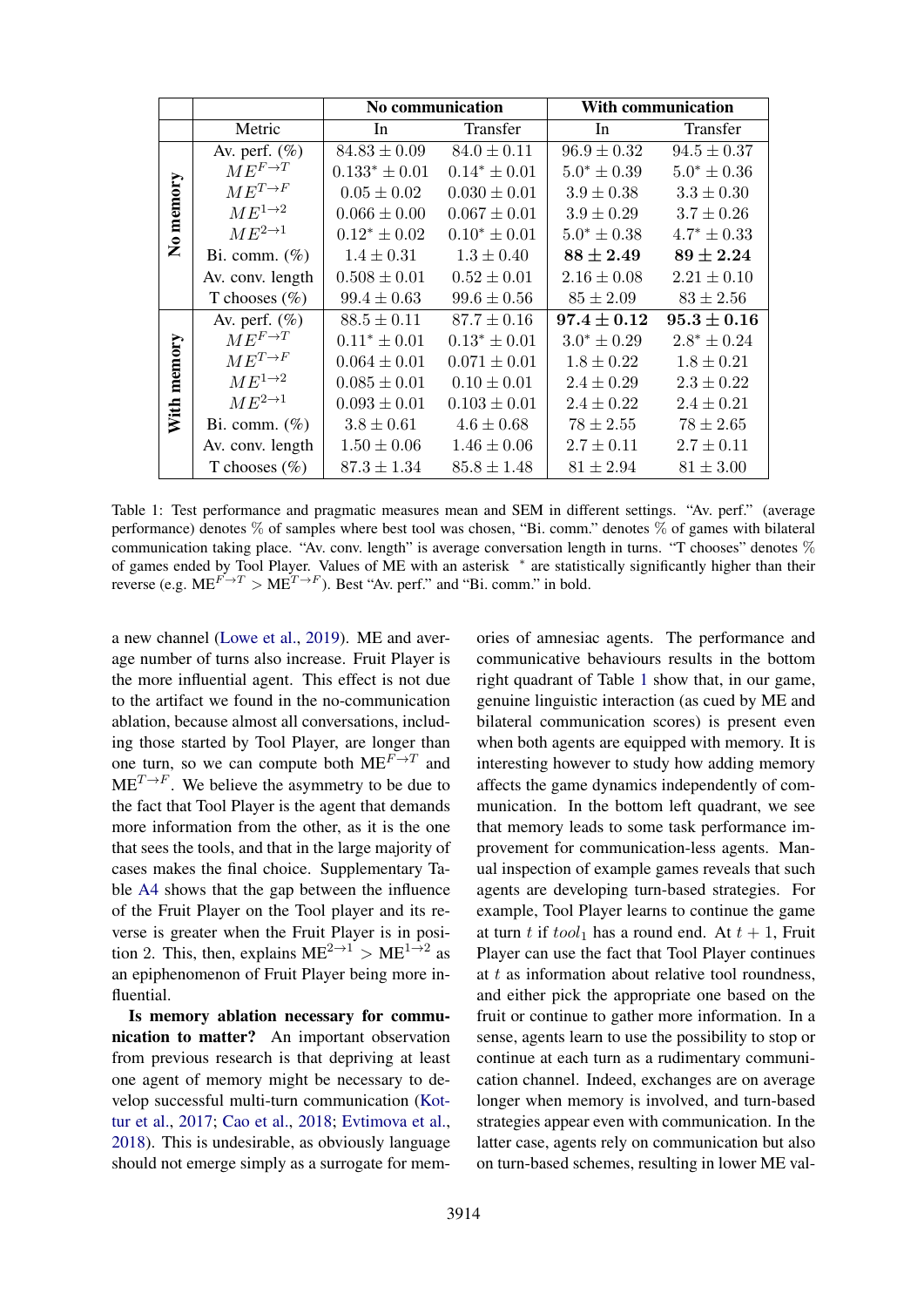<span id="page-6-0"></span>

| Messages    | Fruit                                       | Tool 1      | Tool 2                                              |
|-------------|---------------------------------------------|-------------|-----------------------------------------------------|
| <b>Both</b> | $37 + 1.70$                                 | $31 + 1.21$ | $24 + 1.07$                                         |
| Е           | $37 \pm 1.75$                               |             | $23.3 \pm 0.66$ $16.7 \pm 0.51$                     |
| т           | $14.1 \pm 0.79$ $32 \pm 1.17$ $25 \pm 1.04$ |             |                                                     |
|             |                                             |             | Stats. $(\%)$ 5.786 ± 0.00 8.76 ± 0.01 7.682 ± 0.01 |

Table 2: Semantic classifier % accuracy mean and SEM over successful training seeds.

ues and bilateral communication compared to the no-memory ablation. Finally, the respective positions of the agents in the conversation no longer impact ME (ME<sup>1→2</sup>  $\approx$  ME<sup>2→1</sup>). This might be because, with memory, the starting agent can identify whether it is at turn  $t = 0$ , where it almost always chooses to continue the game to send and receive more information via communication. Intervening on the dummy initialization message has a lower influence, resulting in lower  $ME^{2\rightarrow 1}$ .

#### 4.2 Conversation semantics

Having ascertained that our agents are conducting bidirectional conversations, we next try to decode what are the *contents* of such conversations. To do this, we train separate classifiers to predict, from the message exchanges in successful indomain test game, what are Fruit, Tool 1, Tool 2 in the game.<sup>[6](#page-6-1)</sup> Consider for example a game in which fruit is *apple* and tools 1 and 2 *knife* and *spoon*, respectively. If the message-based classifiers are, say, able to successfully decode *apple* but not *knife*/*spoon*, this suggests that the messages are about the fruit but not the tools. For each prediction task, we train classifiers (i) on the whole conversation, i.e., both agents' utterances (*Both*), and (ii) on either Player's utterances: Fruit (*F*) or Tool only (*T*). For comparison, we also report accuracy of a baseline that makes guesses based on the train category distribution (*Stats*), which is stronger than chance. We report mean accuracy and SEM across successful training seeds. Supplementary Section [5](#page-6-2) provides further details on classifier implementation and training.

The first row of Table [2](#page-6-0) shows that the conversation as a whole carries information about any object. The second and third show that the agents are mostly conveying information about their respective objects (which is very reasonable), but also, to a lesser extent, but still well above baseline-level, about the other agent's input. This latter observation is intriguing. Further work should ascertain if it is an artifact of fruit-tool correlations, or pointing in the direction of more interesting linguistic phenomena (e.g., asking "questions"). The asymmetry between Tool 1 and 2 would also deserve further study, but importantly the agents are clearly referring to both tools, showing they are not adopting entirely degenerate strategies.<sup>[7](#page-6-3)</sup>

We tentatively conclude that the agents did develop the expected semantics, both being able to refer to all objects in the games. Did they however developed *shared* conventions to refer to them, as in human language? This would not be an unreasonable expectation, since the agents are symmetric and learn to play both roles and in both positions. Following up on the idea of "self-play" of [Graesser et al.](#page-8-13) [\(2019\)](#page-8-13), after a pair of agents A and B are trained, we replace at test time agent B's embedders and modules with those in A, that is, we let one agent play with a copy of itself. If A and B are speaking the same language, this should not affect test performance. Instead, we find that with self-play average game performance drops down to 67% and 65% in in-domain and transfer test sets, respectively. This suggests that the agents developed their own idiolects. The fact that performance is still above chance could be due to the fact that the latter are at least partially exchangeable, or simply to the fact that agents can still do reasonably well by relying on knowledge of average tool usefulness (self-play performance is below that of the communication-less agents in Table [1\)](#page-5-0). To decide between these interpretations, we trained the semantic classifier on conversations where A is the Fruit Player and B the Tool Player, testing on conversations about the same inputs, but where the roles are inverted. The performance drops down to the levels of the Stats baseline (Supplementary Table [A5\)](#page-0-2), supporting the conclusion that non-random performance is due to knowledge acquired by the agents independently of communication, and not partial similarity among their codes.

#### <span id="page-6-2"></span>5 Related work

Games Among the long history of early works that model language evolution between agents (e.g.

<span id="page-6-1"></span> $6$ We focus on the in-domain set as there are just 5 transfer fruit categories. We also tried predicting triples at once with a single classifier, that consistently reached above-baseline but very low accuracies.

<span id="page-6-3"></span> $7$ We experiment with single symbol messages (and multiturn conversation) but using longer messages we could potentially witness interesting phenomena such as the emergence of compositionality. We leave this exploration for future work.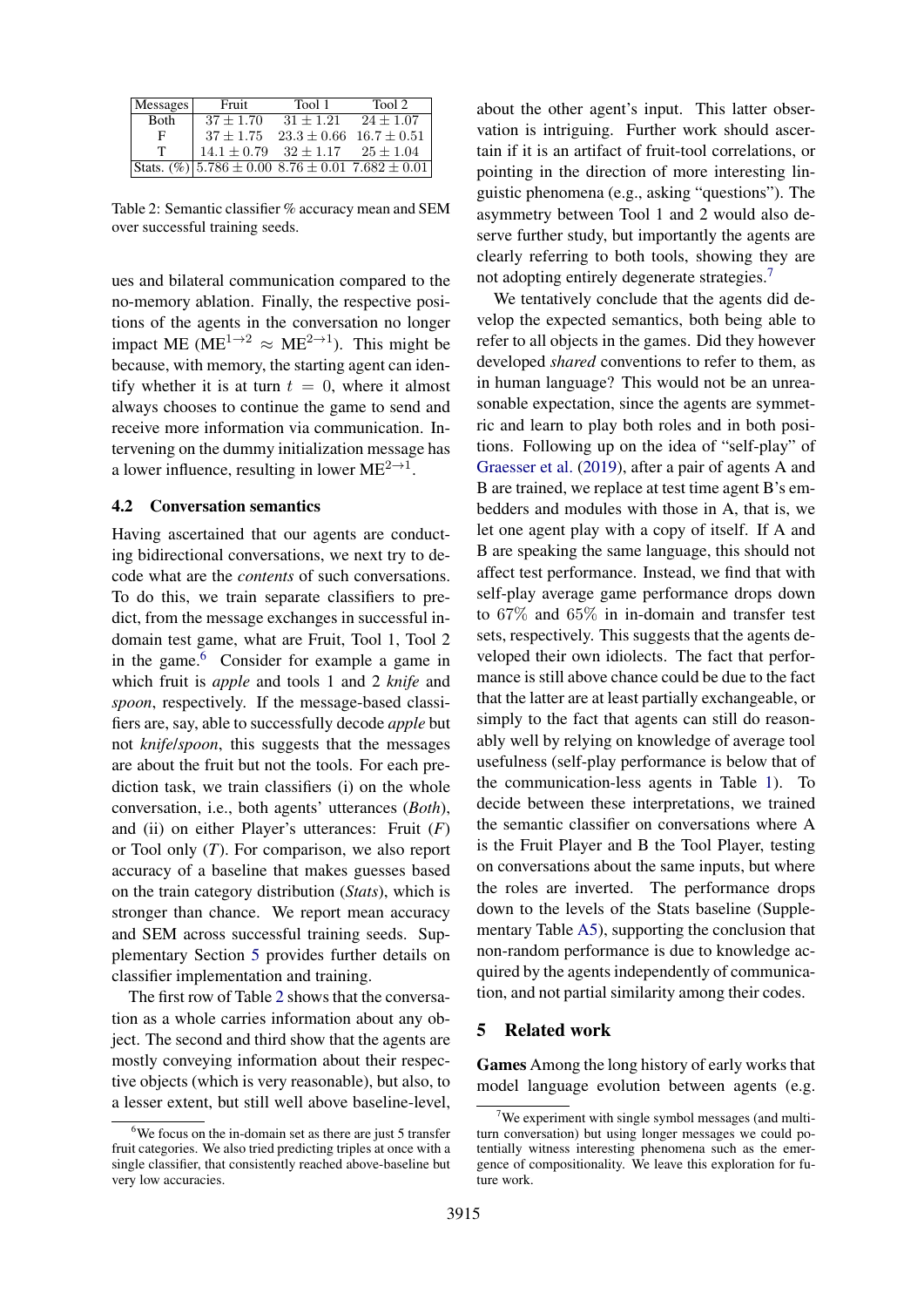[Steels,](#page-9-7) [2003;](#page-9-7) [Brighton et al.,](#page-8-14) [2003\)](#page-8-14), [Reitter and](#page-9-8) [Lebiere](#page-9-8) [\(2011\)](#page-9-8) simulate human language evolution with a Pictionary type task. Most recently, with the advent of neural network architectures, literature focuses on simple referential games with a sender sending a single message to a receiver, and reward depending directly on communication success (e.g., [Lazaridou et al.,](#page-8-3) [2017;](#page-8-3) [Havrylov](#page-8-1) [and Titov,](#page-8-1) [2017;](#page-8-1) [Lazaridou et al.,](#page-8-7) [2018\)](#page-8-7). [Evti](#page-8-6)[mova et al.](#page-8-6) [\(2018\)](#page-8-6) extend the referential game presenting the sender and receiver with referent views in different modalities, and allowing multiple message rounds. Still, reward is given directly for referential success, and the roles and turns of the agents are fixed. [Das et al.](#page-8-15) [\(2017\)](#page-8-15) generalize Lewis' signaling game [\(Lewis,](#page-8-9) [1969\)](#page-8-9) and propose a cooperative image guessing game between two agents, a question bot and an answer bot. They find that grounded language emerges without supervision. [Cao et al.](#page-8-12) [\(2018\)](#page-8-12) (expanding on [Lewis et al.,](#page-9-9) [2017\)](#page-9-9) propose a setup where two agents see the same set of items, and each is provided with arbitrary, episode-specific utility functions for the object. The agents must converge in multi-turn conversation to a decision about how to split the items. The fundamental novelty of our game with respect to theirs is that our rewards depend on consistent, realistic commonsense knowledge that is stable across episodes (hammers are good to break hard-shell fruits, etc.). [Mordatch](#page-9-10) [and Abbeel](#page-9-10) [\(2018\)](#page-9-10) (see also [Lowe et al.,](#page-9-11) [2017\)](#page-9-11) study emergent communication among multiple (> 2) agents pursuing their respective goals in a maze. In their setup, fully symmetric agents are encouraged to use flexible, multi-turn communication as a problem-solving tool. However, the independent complexities of navigation make the environment somewhat cumbersome if the aim is to study emergent communication.

Communication analysis Relatively few papers have focused specifically on the analysis of the emergent communication protocol. Among the ones more closely related to our line of inquiry, [Kottur et al.](#page-8-2) [\(2017\)](#page-8-2) analyze a multi-turn signaling game. One important result is that, in their game, the agents only develop a sensible code if the sender is deprived of memory across turns. [Ev](#page-8-6)[timova et al.](#page-8-6) [\(2018\)](#page-8-6) study the dynamics of agent confidence and informativeness as a conversation progresses. [Cao et al.](#page-8-12) [\(2018\)](#page-8-12) train probe classifiers to predict, from the messages, each agent util-

ity function and the decided split of items. Most directly related to our pragmatic analysis, [Lowe](#page-9-0) [et al.](#page-9-0) [\(2019\)](#page-9-0), who focus on simple matrix communication games, introduce the notions of positive signaling (an agent sends messages that are related to its state) and positive listening (an agent's behaviour is influenced by the message it receives). They show that positive signaling does not entail positive listening, and commonly used metrics might not necessarily detect the presence of one or the other. We build on their work, by focusing on the importance of mutual positive listening in communication (our "bilateral communication" measure). We further refine the causal approach to measuring influence they introduce. [Jaques et al.](#page-8-11) [\(2018\)](#page-8-11) also use the notion of causal influence, both directly as a term in the agent cost function, and to analyze their behaviour.

# 6 Discussion

We introduced a more challenging and arguably natural game to study emergent communication in deep network agents. Our experiments show that these agents do develop genuine communication even when (i) successful communication *per se* is not directly rewarded; (ii) the observable environment already contains stable, reliable information helping to solve the task (object affordances); and (iii) the agents are not artificially forced to rely on communication by erasing their memory. The linguistic exchanges of the agents are not only leading to significantly better task performance, but can be properly pragmatically characterized as dialogues, in the sense that the behaviour of each agent is affected by what the other agent says. Moreover, they use language, at least in part, to denote the objects in their environment, showing primitive hallmarks of a referential semantics.

We also find, however, that agent pairs trained together in fully symmetrical conditions develop their own idiolects, such that an agent won't (fully) understand itself in self play. As convergence to a shared code is another basic property of human language, in future research we will explore ways to make it emerge. First, we note that [Graesser](#page-8-13) [et al.](#page-8-13) [\(2019\)](#page-8-13), who study a simple signaling game, similarly conclude that training single pairs of agents does not lead to the emergence of a common language, which requires diffusion in larger communities. We intend to verify if a similar trend emerges if we extend our game to larger agent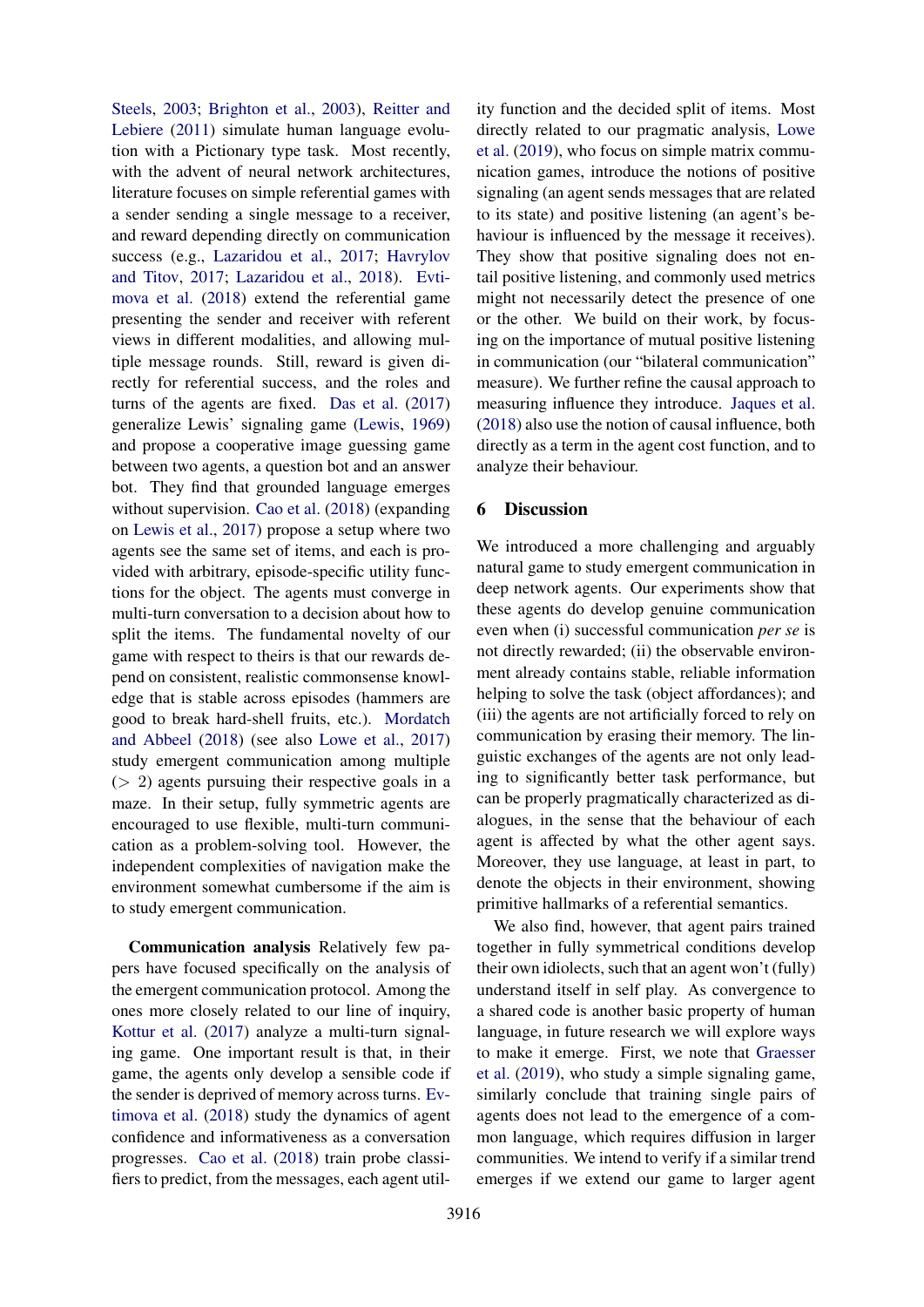groups. Conversely, equipping the agents with a feedback loop in which they also receive their own messages as input might encourage shared codes across speaker and listener roles.

In the current paper, we limited ourselves to one-symbol messages, facilitating analysis but greatly reducing the spectrum of potentially emergent linguistic phenomena to study. Another important direction for future work is thus to endow agents with the possibility of producing, at each turn, a sequence of symbols, and analyze how this affects conversation dynamics and the communication protocol. Finally, having shown that agents succeed in our setup, we intend to test them with larger, more challenging datasets, possibly involving more realistic perceptual input.

# Acknowledgments

We thank Rahma Chaabouni, Evgeny Kharitonov, Emmanuel Dupoux, Maxime Oquab and Jean-Rémi King for their useful discussions and insights. We thank David Lopez-Paz and Christina Heinze-Deml for their feedback on the causal influence of communication. We also thank Francisco Massa for his help on setting up the experiments.

## References

- <span id="page-8-10"></span>Léon Bottou, Jonas Peters, Joaquin Quiñonero-Candela, Denis X. Charles, D. Max Chickering, Elon Portugaly, Dipankar Ray, Patrice Simard, and Ed Snelson. 2013. Counterfactual reasoning and learning systems: The example of computational advertising. *Journal of Machine Learning Research*, 14:3207–3260.
- <span id="page-8-8"></span>Diane Bouchacourt and Marco Baroni. 2018. How agents see things: On visual representations in an emergent language game. In *Proceedings of EMNLP*, pages 981–985, Brussels, Belgium.
- <span id="page-8-14"></span>Henry Brighton, Simon Kirby, and Kenneth Smith. 2003. *Situated cognition and the role of multi-agent models in explaining language structure.*, volume 2636, pages 88–109. Springer-Verlag GmbH.
- <span id="page-8-12"></span>Kris Cao, Angeliki Lazaridou, Marc Lanctot, Joel Z. Leibo, Karl Tuyls, and Stephen Clark. 2018. Emergent communication through negotiation. In *Proceedings of ICLR*.
- <span id="page-8-5"></span>Edward Choi, Angeliki Lazaridou, and Nando de Freitas. 2018. Compositional obverter communication learning from raw visual input. In *Proceedings of ICLR Conference Track*, Vancouver, Canada. Published online: [https://openreview.net/](https://openreview.net/group?id=ICLR.cc/2018/Conference) [group?id=ICLR.cc/2018/Conference](https://openreview.net/group?id=ICLR.cc/2018/Conference).
- <span id="page-8-15"></span>Abhishek Das, Satwik Kottur, Jose M. F. Moura, Ste- ´ fan Lee, and Dhruv Batra. 2017. Learning cooperative visual dialog agents with deep reinforcement learning. In *2017 IEEE International Conference on Computer Vision (ICCV)*.
- <span id="page-8-6"></span>Katrina Evtimova, Andrew Drozdov, Douwe Kiela, and Kyunghyun Cho. 2018. Emergent communication in a multi-modal, multi-step refer-<br>ential game. In *Proceedings of ICLR Con*-In *Proceedings of ICLR Conference Track*, Vancouver, Canada. Published online: [https://openreview.net/group?](https://openreview.net/group?id=ICLR.cc/2018/Conference) [id=ICLR.cc/2018/Conference](https://openreview.net/group?id=ICLR.cc/2018/Conference).
- <span id="page-8-13"></span>Laura Graesser, Kyunghyun Cho, and Douwe Kiela. 2019. [Emergent linguistic phenomena in multi](https://arxiv.org/abs/1901.08706)[agent communication games.](https://arxiv.org/abs/1901.08706) *CoRR*.
- <span id="page-8-1"></span>Serhii Havrylov and Ivan Titov. 2017. Emergence of language with multi-agent games: Learning to communicate with sequences of symbols. In *Proceedings of NIPS*, pages 2149–2159, Long Beach, CA, USA.
- <span id="page-8-11"></span>Natasha Jaques, Angeliki Lazaridou, Edward Hughes, Caglar Gülcehre, Pedro A. Ortega, DJ Strouse, Joel Z. Leibo, and Nando de Freitas. 2018. [Intrinsic](http://arxiv.org/abs/1810.08647) [social motivation via causal influence in multi-agent](http://arxiv.org/abs/1810.08647) [RL.](http://arxiv.org/abs/1810.08647) *CoRR*, abs/1810.08647.
- <span id="page-8-0"></span>Emilio Jorge, Mikael Kågebäck, and Emil Gustavsson. 2016. Learning to play Guess Who? and inventing a grounded language as a consequence. In *Proceedings of the NIPS Deep Reinforcement Learning Workshop*, Barcelona, Spain. Published online: [https://sites.google.com/site/](https://sites.google.com/site/deeprlnips2016/) [deeprlnips2016/](https://sites.google.com/site/deeprlnips2016/).
- <span id="page-8-2"></span>Satwik Kottur, Jose Moura, Stefan Lee, and Dhruv Ba- ´ tra. 2017. Natural language does not emerge 'naturally' in multi-agent dialog. In *Proceedings of EMNLP*, pages 2962–2967, Copenhagen, Denmark.
- <span id="page-8-7"></span>Angeliki Lazaridou, Karl Moritz Hermann, Karl Tuyls, and Stephen Clark. 2018. Emergence of linguistic communication from referential games with symbolic and pixel input. In *Proceedings of ICLR Conference Track*, Vancouver, Canada. Published online: [https://openreview.net/group?](https://openreview.net/group?id=ICLR.cc/2018/Conference) [id=ICLR.cc/2018/Conference](https://openreview.net/group?id=ICLR.cc/2018/Conference).
- <span id="page-8-3"></span>Angeliki Lazaridou, Alexander Peysakhovich, and Marco Baroni. 2017. Multi-agent cooperation and the emergence of (natural) language. In *Proceedings of ICLR Conference Track*, Toulon, France. Published online: [https://openreview.net/](https://openreview.net/group?id=ICLR.cc/2017/conference) [group?id=ICLR.cc/2017/conference](https://openreview.net/group?id=ICLR.cc/2017/conference).
- <span id="page-8-4"></span>Sang-Woo Lee, Yu-Jung Heo, and Byoung-Tak Zhang. 2017. Answerer in questioner's mind for goaloriented visual dialogue. [https://arxiv.](https://arxiv.org/abs/1802.03881) [org/abs/1802.03881](https://arxiv.org/abs/1802.03881).
- <span id="page-8-9"></span>David Lewis. 1969. *Convention*. Harvard University Press, Cambridge, MA.